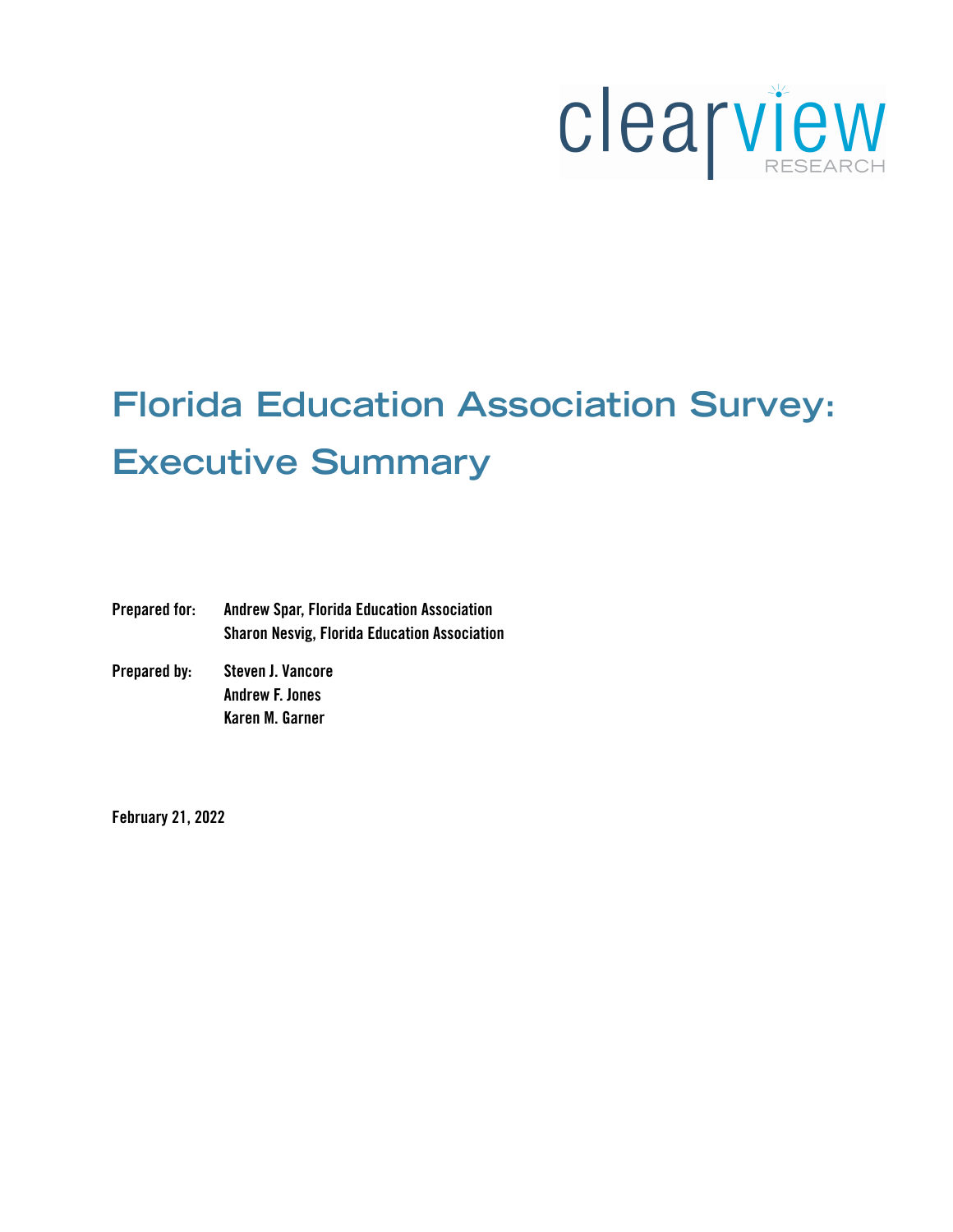

# Executive Summary

# Methodology

Using a national calling center, Clearview Research conducted interviews with a sample of 750 registered Florida voters, 300 of which were parents of children in public school. The survey was conducted from Monday, February 7, through Sunday, February 13, during evening hours.

The composition of respondents took into account current registration in an attempt to make the final sample "look like" the state's registered voter population. As such, the sample was balanced by gender, party, race, and region in order for our distribution to be consistent and similar to the actual registered population.

The sample is both random and representative, yielding a general response set with a margin of error of  $+5.64$ at the 95% confidence level.

Previous polls referenced included a February 2021 poll conducted interviewing 600 respondents (made of parents and non-parents) and an August 2021 poll conducted interviewing 800 likely voters.

# **Overview**

The findings from this most recent poll conducted for the FEA show an erosion in how the general public feels on how our public schools are doing educating our children during the pandemic. But this erosion, it is vital to note at the onset, is largely driven by those who do not have children in public school. While there has been some modest slippage among parents, it is critical to note that non-parents are likely receiving information about the matter from media and other sources and not from in-school experiences. With a massive near 20 point differential, it is clear that those who touch and feel Florida's public schools almost daily have different experiences and therefore different opinions than what is being conveyed by others.

What is perhaps equally as notable in these findings is that the public sees this rancor and the disruptions in our schools, but they also see that teachers and other education professionals are the tip-of-the-spear in the public education realm. Thusly, they believe with increasing intensity that teachers deserve higher pay and in particular that experienced teachers deserve it as well. In short, their respect and appreciation for teachers/ educators and staff has grown during the pandemic. This could also be driven by the very real and unavoidable fact that Florida is suffering an historic teacher shortage with over 4,000 vacancies in the middle of the current school year, and that is being felt on the ground.

The second set of important findings have to do with their opinions related to some of the cultural issues being considered. For ease of consideration, we have divided these into two distinct categories: the first being about

Statewide Poll — February 21, 2022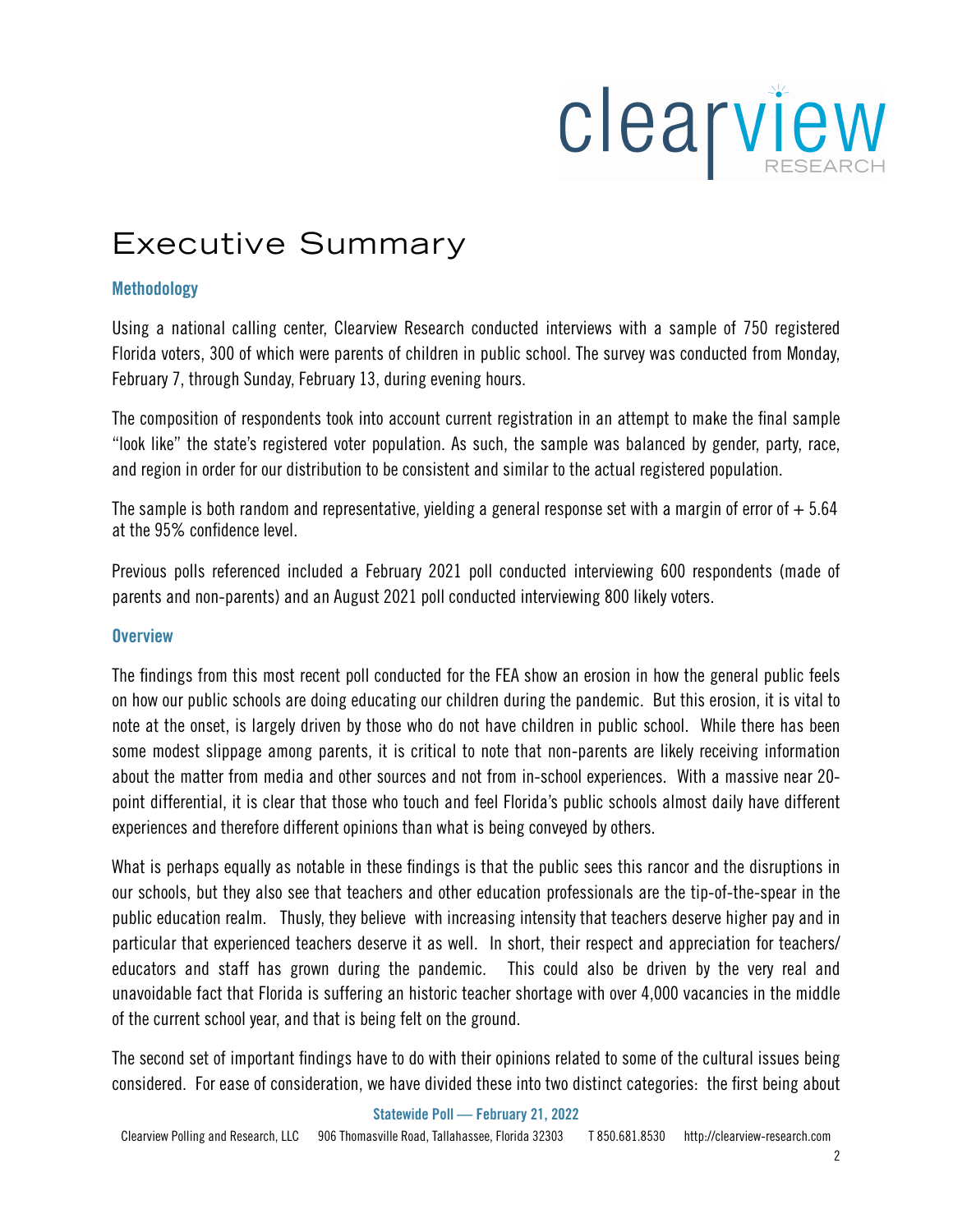

how we teach history and the second being how we address gender, gender identity and sexual orientation in the classroom.

On the former issue, how we teach history, the public overwhelmingly supports teaching all of history with the good and the bad about America's past, and they want teachers to have a great deal of leeway in how they teach these subjects. They prefer local control over state control. While they generally believe parents should have a say in the curriculum, they overwhelmingly oppose allowing parents to sue if they disagree, and the public strongly opposes allowing a small group to intervene in the process.

On the gender and sexual preference issues the pubic is a more divided and less supportive of offering leeway.

From the above there are two important observations:

- ‣ Even though there is across-the-board support for most of the above, there is a significant group of outliers (between 10 and 20 percent) who want nearly complete control of the curriculum and oppose teaching all of history (both the good and bad) and also oppose the teaching of any sexual content in schools. While more than 9 in 10 feel this small group should not hold sway, they do represent perhaps the squeakiest of wheels at the local level and clearly have influence among key political figures.
- $\overline{\phantom{a}}$  The public at-large is not settled in their opinions on these issues (as they are on some of the larger issues of the day; issues like abortion rights, gun control, the death penalty and other heavily discussed "mature" issues). This can be evidenced by the seemingly inconsistent replies where, for example, almost every respondent agreed that children should learn both the good and bad from history even if it makes the child feel uncomfortable, yet more than one in three feel that "controversial subjects around race and racism" should not be taught at all. This speaks to a lack of clarity as well as a lack of tribal adherence/understanding on these topics.

# General Findings

When reviewing these findings and especially when considering changes from a prior similar poll, it is vital to first see where there are consistencies between the two. This is done to check sample stability. In this regard, we feel very comfortable that we have a very stable sample in both in that several key indicators remained largely unchanged, and this is especially important on issues where we shouldn't expect much change. For example:

‣ There was no change whatsoever in their opinion of the FEA, which remained a solid 50/26 favorability ratio.

#### Statewide Poll — February 21, 2022

Clearview Polling and Research, LLC 906 Thomasville Road, Tallahassee, Florida 32303 T 850.681.8530 http://clearview-research.com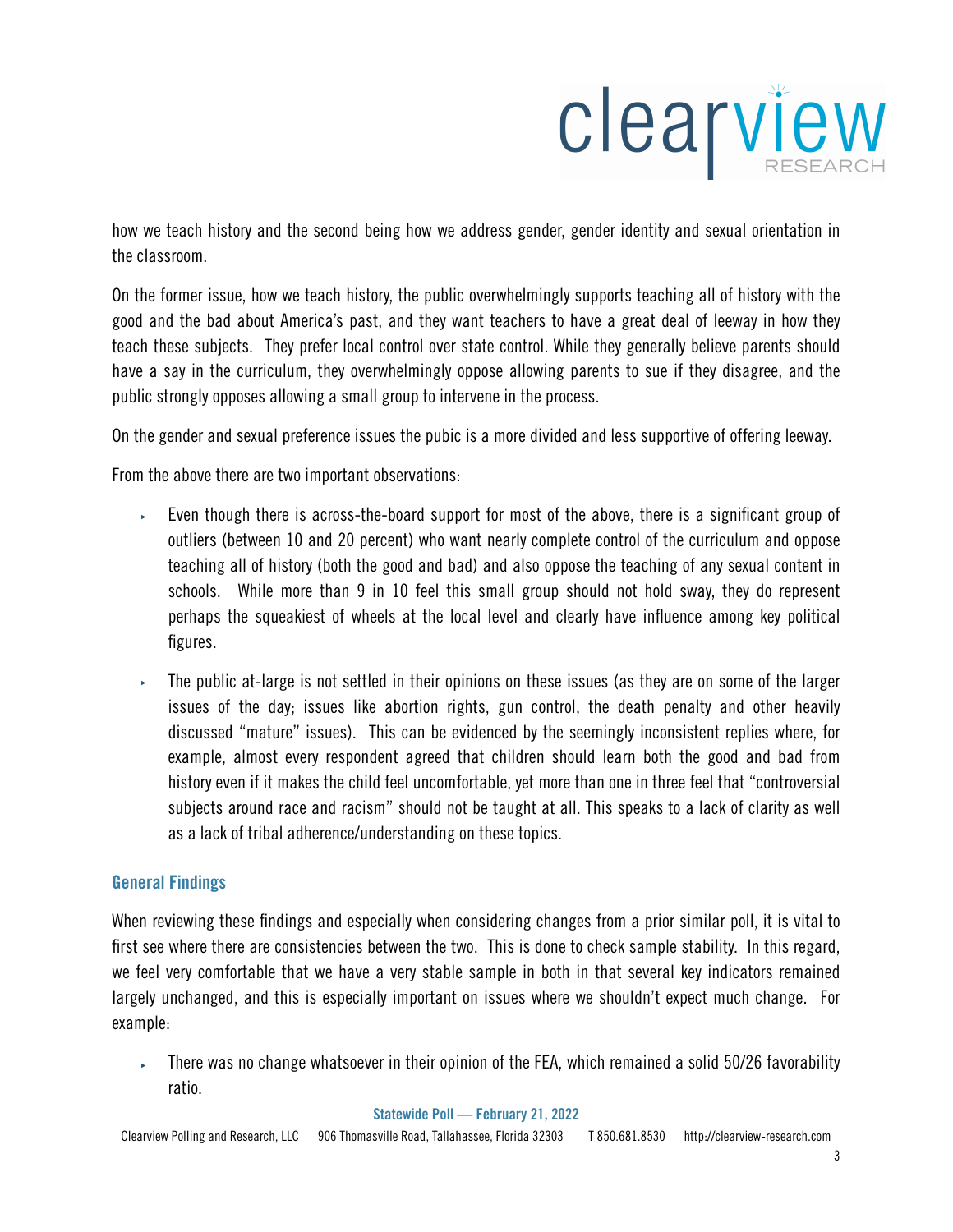

- ‣ There was no statistical difference on their opinions of the Florida Legislature with a net 4-point differential in favorability rating between the two polls.
- ‣ There was no significant change in their worry about children falling behind in their studies during the pandemic.
- $\sim$  0n the misuse of state standardized tests (an issue which has not really been discussed publicly in the past year), there was no statistically significant difference in the two polls.
- ‣ Paying teachers more grew, but only by 4 points, also not statistically significant (and frankly, it is hard to move this number as it was already very high at 89% agreement).

But, in this circumstance, when you see differences, you know those represent actual shifts in public opinion and are not the result of methodology differences between the two polls. The significant shifts in the past year are:

- ‣ The public no longer feels that our public schools are doing a good job of educating students during the pandemic. Last year a majority felt the schools were doing a good job, but that number has dropped by a very large net 26 points and now only 38% feel that way. The largest shift came from GOP women, but all GOP and "NPAs" were close behind. Democrats are also underwater but not by as much of a margin.
- Raising the salaries of experienced teachers also grew significantly with a net 9-point shift. But, most notably, the extreme support position for this notion jumped an astonishing 20 points!
- ‣ Support for the governor also shifted with his "very favorable" rating up 9 points for a net  $+13$ .

But in looking at the numbers related to the decline in public opinion on how schools are educating through the pandemic we saw several interesting  $-$  and telling  $-$  data points.

First, we know that the downward pull on public opinion in regards to many general issues is being driven by external factors unrelated to public schools, namely the ongoing pandemic, supply chain issues, inflation and other related factors. This offers a generally negative set of "trade winds" impacting most issues related to government services and such.

Second, media-driven conversations about our schools inspired largely by the governor's unrelenting and very public assault on some public school districts is having a more direct and noticeable impact.

How can we be so sure?

Statewide Poll — February 21, 2022

Clearview Polling and Research, LLC 906 Thomasville Road, Tallahassee, Florida 32303 T 850.681.8530 http://clearview-research.com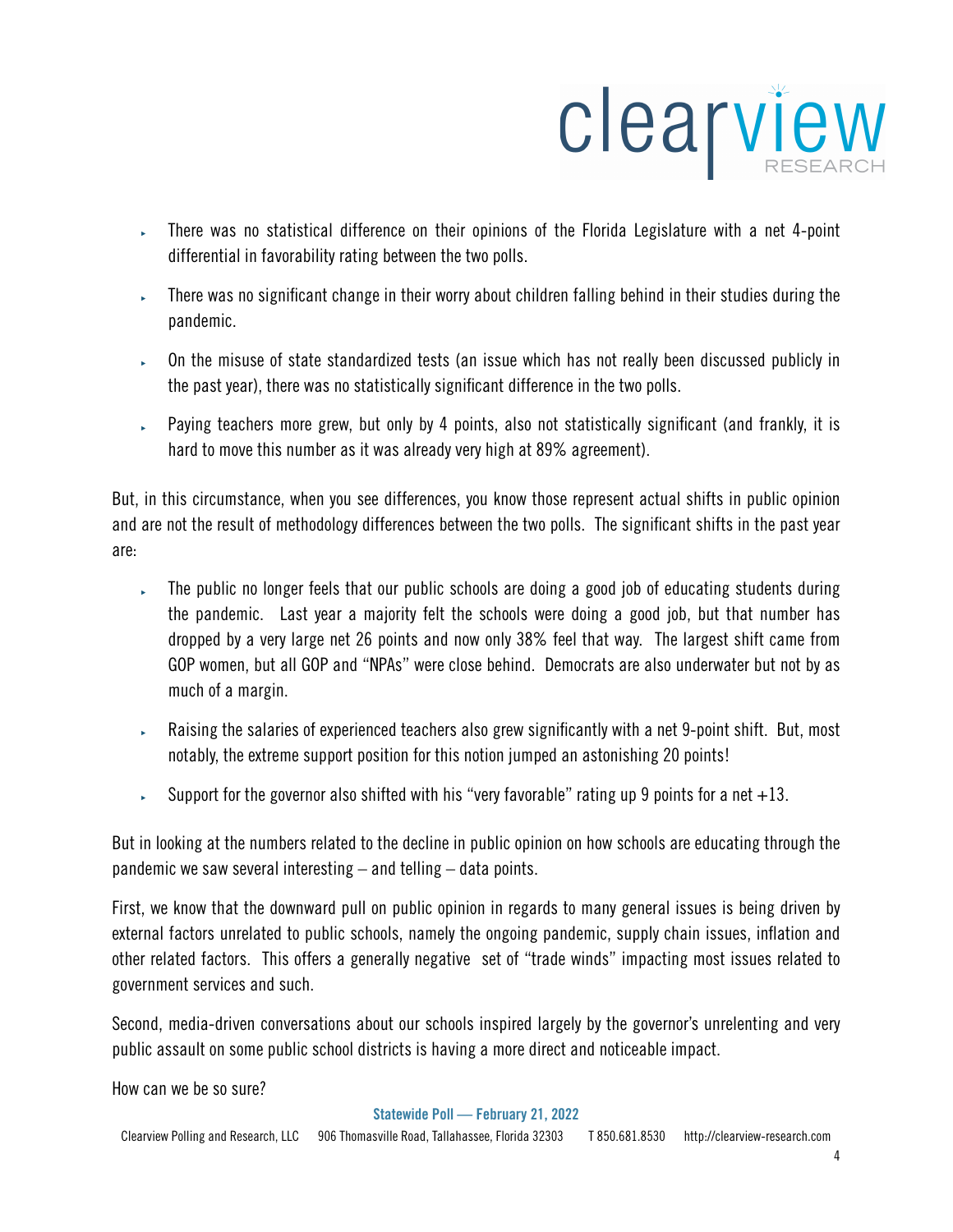

- ‣ There were minimal changes from the last poll from parents: Those who have actual experience in schools and see first-hand what is happening and are therefore less likely to be swayed by public rhetoric.
- ‣ The differences between parents and non-parents is stark with a near 20-point gap. This clearly means, that those who are not necessarily directly involved with schools are hearing the chatter and the media clamor and assume things are bad and getting worse.
- Democrats went the opposite way of the governor, and GOP respondents went with the governor, suggesting there are partisan trade winds and as his popularity grows, his influence among his supporters also grows.

When it comes to teachers/educators/staff and pay we see something quite surprising.

It appears that the public (both parents and those who do not have children in public schools) have hardened their support for paying educators more. They seem to understand that our state has a dire teacher and staff shortage and that it is those who work in our schools every day are doing the best they can, are dealing with increasingly difficult situations and are persevering through it all. That is why support for a general pay increase went up 4 points and why for experienced teachers support grew a net 9 points (with a dramatic 20 point shift in the extreme support position) with nearly three in four (73%) indicating "strong" agreement with the statement that, "We should raise the salaries of experienced teachers and not just the brand new ones."

# Where do parents and non-parents differ?

On most issues, parents and non-parents tend to be aligned. For example, both strongly agree that "we cannot let a small group…divide parents and teachers" with 90% support from each. Similarly, when asked if, "We need to teach our children both the good and bad from history and current events to prepare them to be wellinformed and independent thinkers, even if it makes some people feel uncomfortable," exactly 93% in both groups also agreed and when it comes to teacher pay, both are in overwhelming agreement that pay increases are warranted. And, restricting classroom discussions on subjects like race, same-sex marriage, gender identity etc. also finds agreement. Both feel restricting these conversations is a bad idea by a margin of greater than 2:1.

But what is telling about the current dialogue is where they disagree at a level that is both large (more than a 10-point differential) and statistically significant.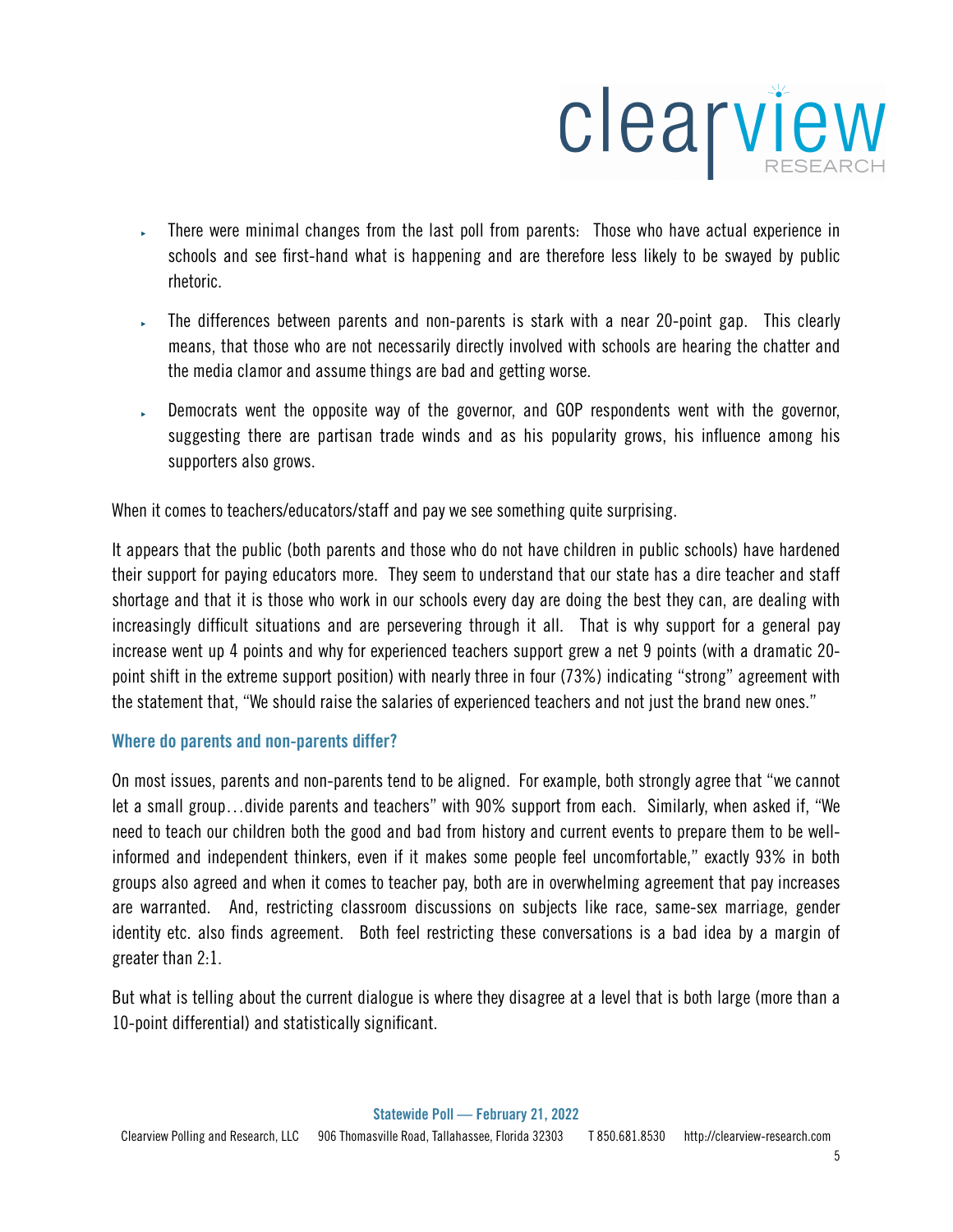

Parents are more likely to be more negative relative to the FEA position on the following. The negative differential is in parentheses after each. It is important to keep in mind that non-parents are 11 points less favorable towards Ron DeSantis in general, so these differences cannot be explained by partisan skewing:

- ‣ Favorability of the FEA (-19)
- Making school board elections partisan (-19)
- $\overline{\phantom{a}}$  Do you think that the public schools are doing an excellent, good, only fair, or poor job of educating students during the coronavirus pandemic? (-18)
- **Parents and teachers should be on the same team and a new law allowing parents to sue teachers** because the parents do not like a book that is being used, or disagree with the content of a specific course, will hurt our public schools. (-17)
- ‣ Parents should have more control (-14)
- $\blacktriangleright$  How worried are you that teachers bring their political views into the classroom (-11)
- $\sim$  We should raise the salaries of experienced teachers, not just the new ones (-10)

Finally, non-parents are 11 points more worried than parents that children are falling behind in their studies due to the pandemic. This last data point of course speaks to the concept introduced above that those who see the actual school experience are more positive than those who do not.

# Differences between teaching racial history and discussing topics dealing with gender identity and expression.

It appears that the public is aligned by a 2:1 margin with the FEA on matters relating to teaching both the good and bad about American history. More than 60% feel controversial subjects related to racism should be taught in public schools and over 9 in 10 feel, "We need to teach our children both the good and bad from history and current events to prepare them to be well-informed and independent thinkers, even if it makes some people feel uncomfortable" and a similar amount felt that we cannot let a small group dictate these policies.

However, on gender and gender expression issues, there is somewhat less support with a majority (54%) saying these subjects "should not be taught at all".